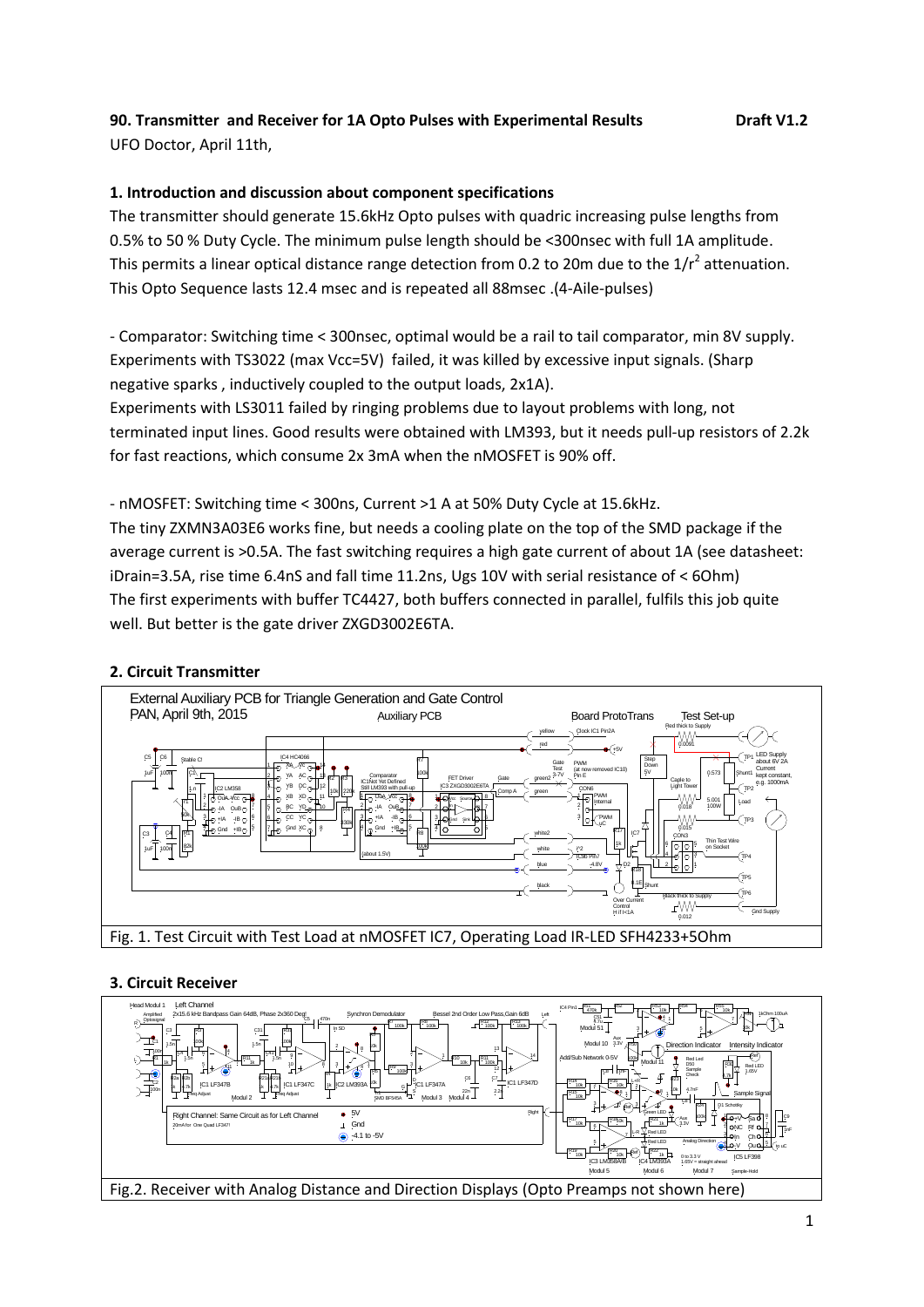### **4. Test Setups**

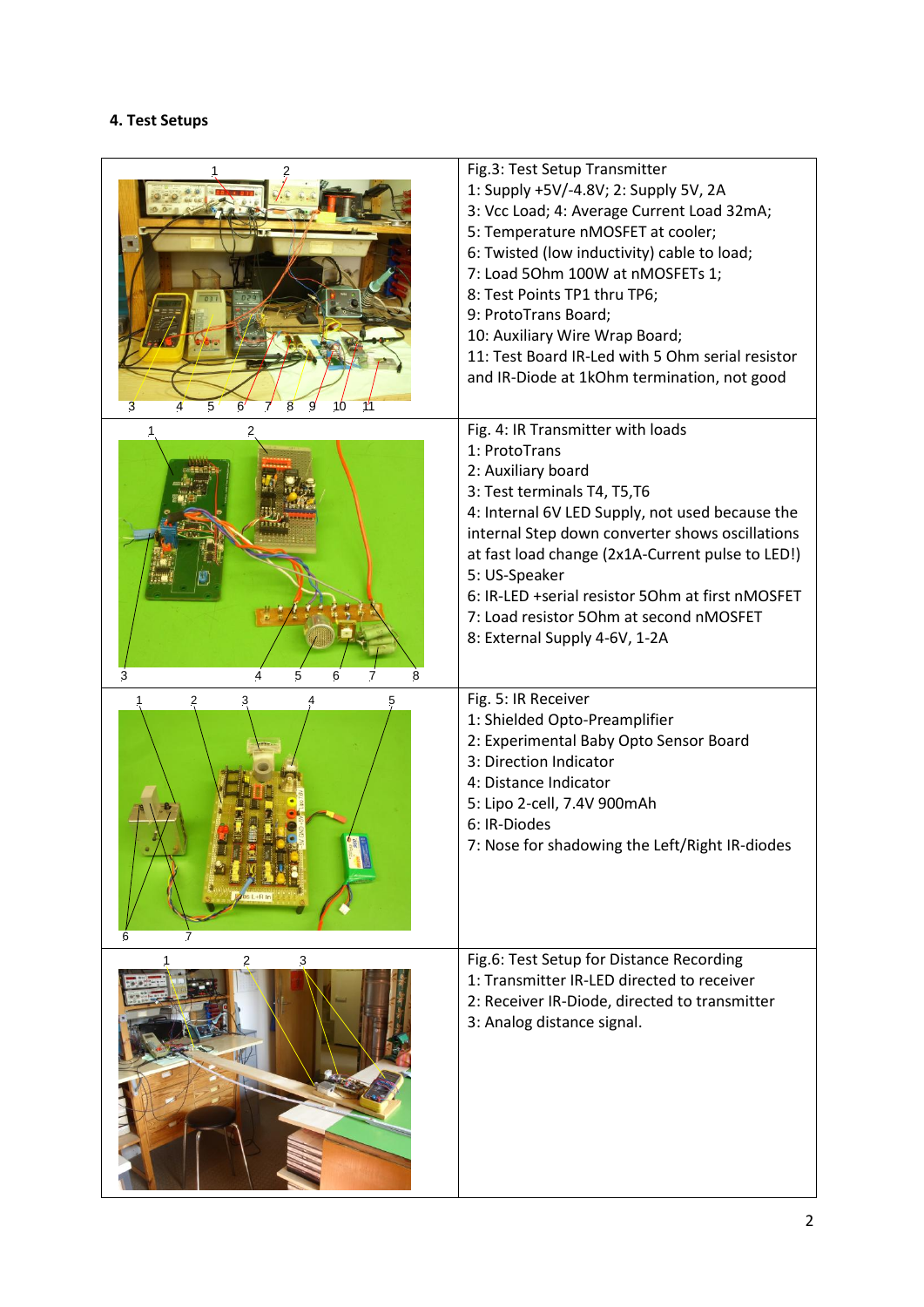# **5. Experimental Results**

5.1. Overview on optical transmission and reception



Below D: IR-Receiver Analog Opto Out Left, +/-10V, LP 0.1 MHz

Comment:

Controlled by the i^2 Signal-Threshold the output pulse length varies from 1 to 32us (1.5 to 50 % Duty cycle)

The receiver accepts the two increasing opto signals left and right, amplified by 2x32 dB gain band pass (BP) amplifier, tuned to 15.6KHz. The response time of these BPs is about 0.5msec.

Reaching the trigger reference level of 1.6V the following actions will be initiated:

- Sample left/right for direction detection.

- Generating a variable PWM pulse, duration "tstart to tstop" 0 to 12.5msec, period 88msec, for distance detection

After this trigger the band pass amplifier will get saturated, without consequences for tstart, but effects a delayed for tstop.

The state of the art is an approximate distance detection from 0.2 to 20m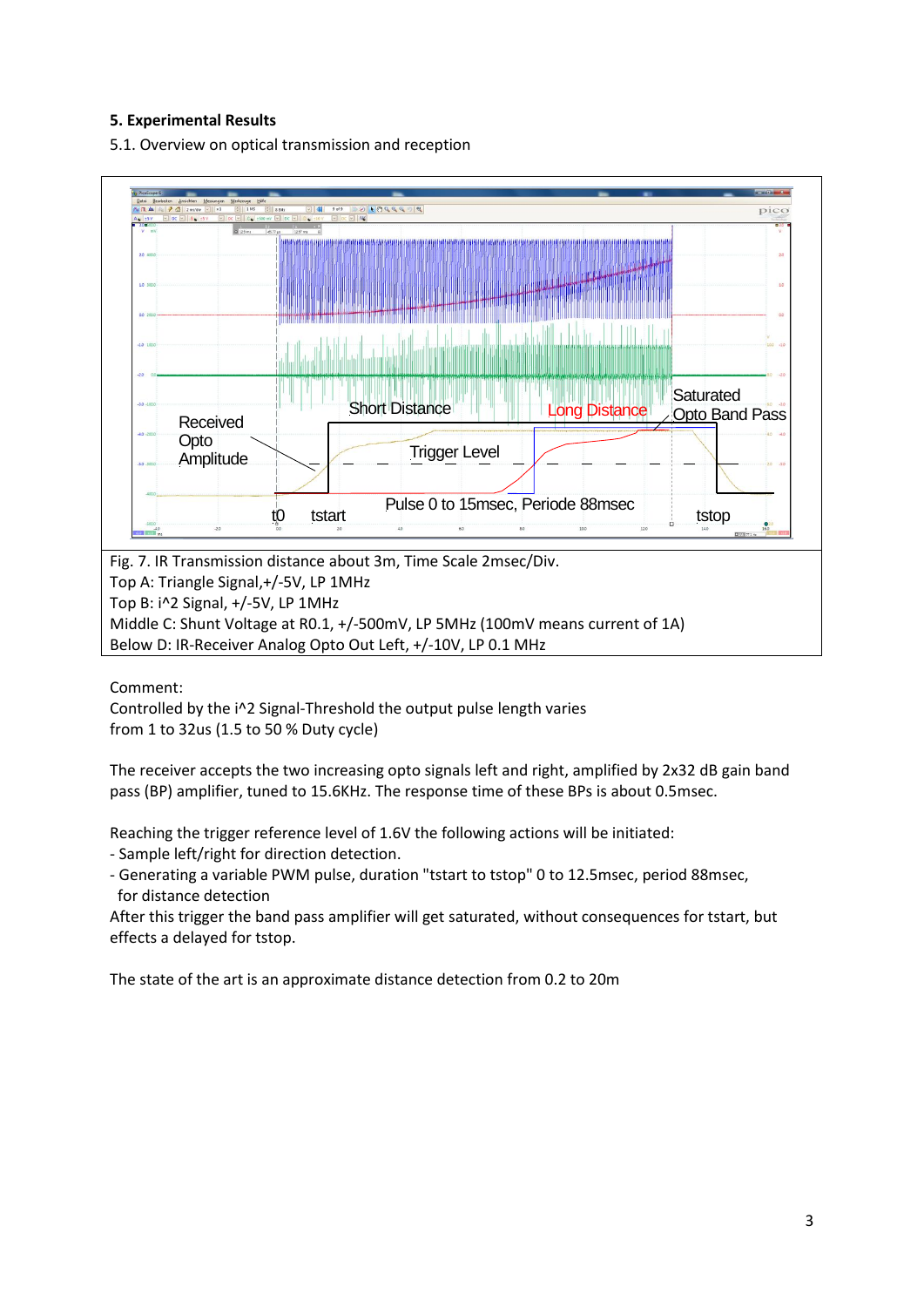



Comment: The minimum Pulse length is 0.9us (not as small as 0.3us) as expected. This means that the averaged IR-Power does not start with 0%, but with 3.2% and increases to 4.7% at 3msec. At short distances< 0.5m this could degrade the accuracy of distance measurement. Note the little oscillation at i^2 at trigger time, perhaps by inductive coupling to the 1A power load.

# **6. IR-Intensity Transmission Control**

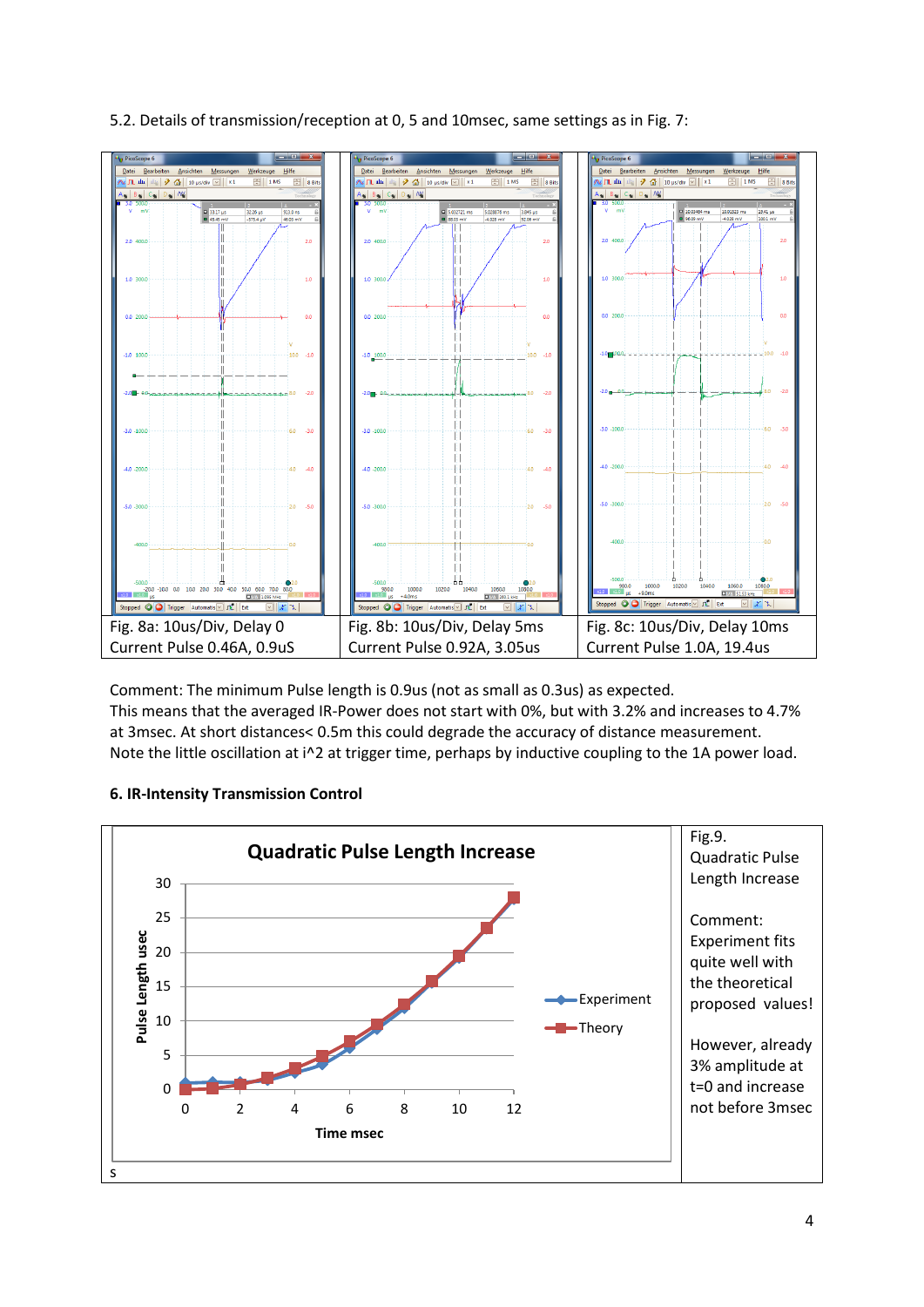# **7. Experimental Distance Recording**

(see first Test setup in Fig.6)



## **Comments:**

Distance measurement by Opto-intensity control suffers in practice by following effects:

- Wrong signals if transmitter is not aligned to the receiver.
- Wrong signals if there are obstacles between transmitter and receiver.
- Wrong signals if there is dust on IR-LED and/or IR-Diode (received intensity not constant!)

Possible Application in practice (for example for Baby Duck Control)

- Good for appoximate direction measurement.
- Not applicable for accurate distance measurement.

### **Proposal 1**

- Use this method for a first and fast approximate, but uniquely direction measurement.

- Use the ultrasonic precise phase detection, but not uniquely method for final direction

measurement when the receiver is aligned within +/-30 degree to the transmitter.

- Use the omnidirectional Ultrasonic FSK method for a precise (+/- 5mm) distance measurement.

# **General Proposal 2**

- Separate the power output stage from the analog circuits in the layout

- Since the average current of the 2 loads is below 35 mA, it make no sense to apply a step-down converter for maximum DC Power efficiency

- Better would be a constant current source of 1 A for the two nMOSFET